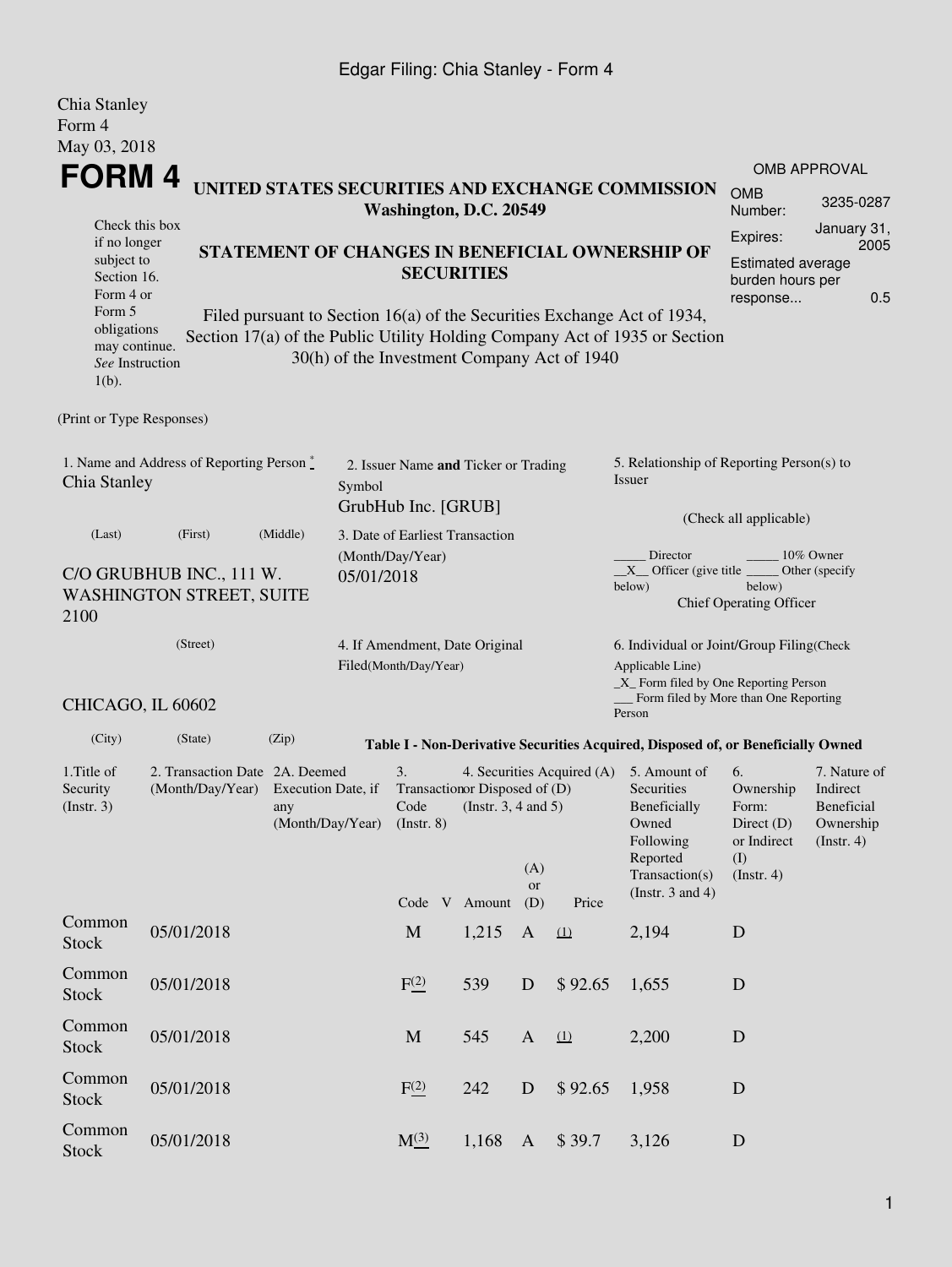## Edgar Filing: Chia Stanley - Form 4

| Common<br>Stock | 05/01/2018 | $M^{(3)}$ |           |   | 1,380 A \$38.2       | 4.506 |  |
|-----------------|------------|-----------|-----------|---|----------------------|-------|--|
| Common<br>Stock | 05/01/2018 | $S^{(3)}$ | $2,548$ D |   | 93.9858 1,958<br>(4) |       |  |
| Common<br>Stock | 05/03/2018 | $S^{(3)}$ | 979       | D | $$94.45$ 979         |       |  |

Reminder: Report on a separate line for each class of securities beneficially owned directly or indirectly.

**Persons who respond to the collection of information contained in this form are not required to respond unless the form displays a currently valid OMB control number.** SEC 1474 (9-02)

**Table II - Derivative Securities Acquired, Disposed of, or Beneficially Owned (***e.g.***, puts, calls, warrants, options, convertible securities)**

| 1. Title of<br>Derivative<br>Security<br>(Instr. 3) | 2.<br>Conversion<br>or Exercise<br>Price of<br>Derivative<br>Security | 3. Transaction Date 3A. Deemed<br>(Month/Day/Year) | Execution Date, if<br>any<br>(Month/Day/Year) | 4.<br><b>Transactionsf Derivative</b><br>Code<br>$($ Instr. $8)$ | 5. Number<br>Securities<br>Acquired<br>$(A)$ or<br>Disposed of<br>(D)<br>(Instr. 3, 4,<br>and $5)$ |       | 6. Date Exercisable and<br><b>Expiration Date</b><br>(Month/Day/Year) |                    | 7. Title and Amount of 8<br><b>Underlying Securities</b><br>(Instr. $3$ and $4$ ) |                                                                                                                                                      |
|-----------------------------------------------------|-----------------------------------------------------------------------|----------------------------------------------------|-----------------------------------------------|------------------------------------------------------------------|----------------------------------------------------------------------------------------------------|-------|-----------------------------------------------------------------------|--------------------|-----------------------------------------------------------------------------------|------------------------------------------------------------------------------------------------------------------------------------------------------|
|                                                     |                                                                       |                                                    |                                               | Code V                                                           | (A)                                                                                                | (D)   | Date<br>Exercisable                                                   | Expiration<br>Date | Title                                                                             | Amount<br><b>or</b><br>Number<br>$% \left( \left( \mathcal{A},\mathcal{A}\right) \right) =\left( \mathcal{A},\mathcal{A}\right)$ of<br><b>Shares</b> |
| Restricted<br>Stock<br>Units                        | (5)                                                                   | 05/01/2018                                         |                                               | $\mathbf M$                                                      |                                                                                                    | 1,215 | $\underline{(6)}$                                                     | $\underline{(6)}$  | Common<br>Stock                                                                   | 1,215                                                                                                                                                |
| Restricted<br><b>Stock</b><br>Units                 | (5)                                                                   | 05/01/2018                                         |                                               | $\mathbf M$                                                      |                                                                                                    | 545   | $\frac{(7)}{2}$                                                       | (7)                | Common<br>Stock                                                                   | 545                                                                                                                                                  |
| <b>Stock</b><br>Options<br>(Right to<br>Buy)        | \$39.7                                                                | 05/01/2018                                         |                                               | $M^{(3)}_{-}$                                                    |                                                                                                    | 1,168 | (8)                                                                   | 05/12/2025         | Common<br>Stock                                                                   | 1,168                                                                                                                                                |
| Stock<br>Options<br>(Right to<br>Buy)               | \$38.2                                                                | 05/01/2018                                         |                                               | $M_{-}^{(3)}$                                                    |                                                                                                    | 1,380 | $\frac{(9)}{6}$                                                       | 02/09/2027         | Common<br>Stock                                                                   | 1,380                                                                                                                                                |